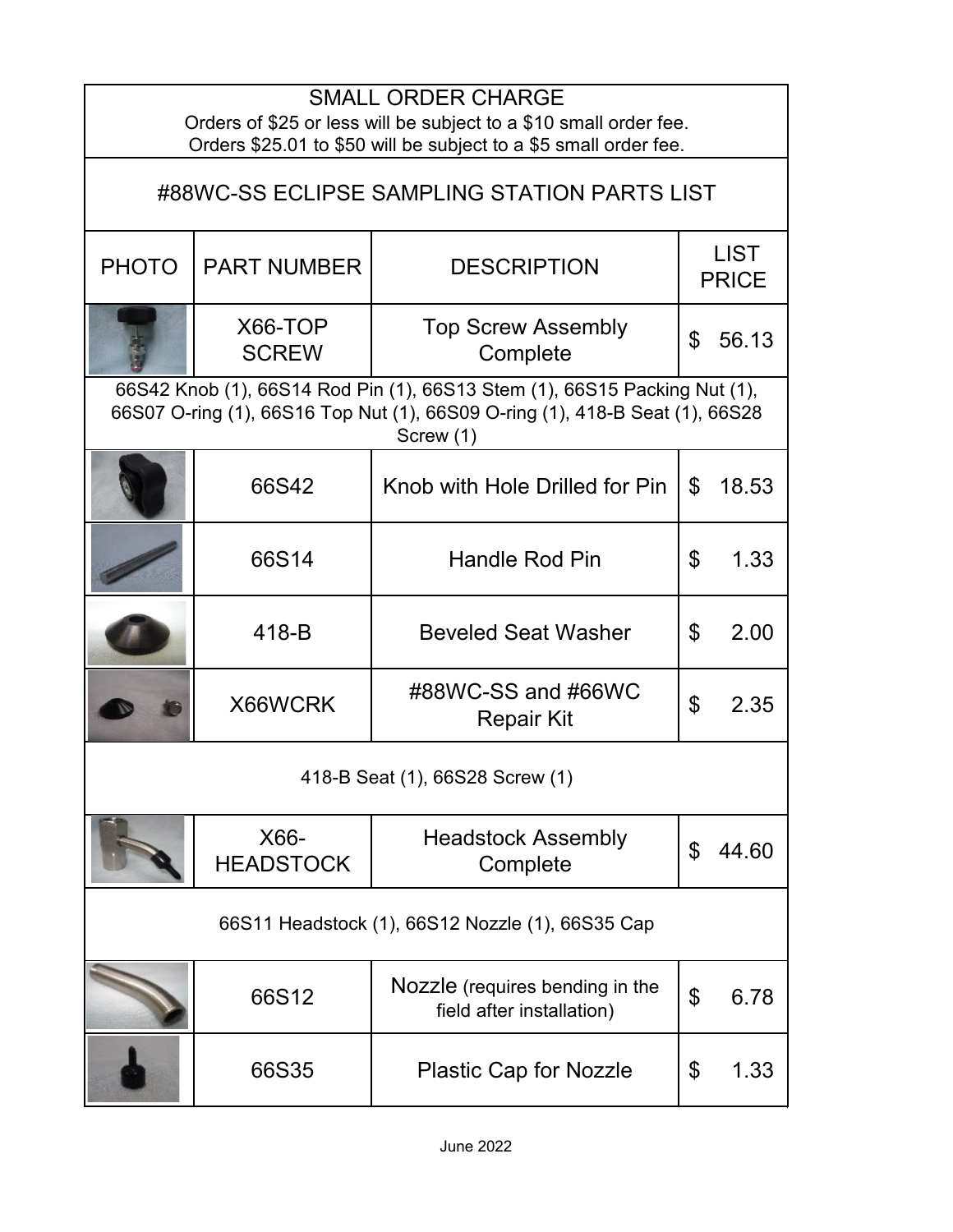|                                                                                                                                                                                                | X66-PETCOCK | <b>Stainless Steel Petcock</b><br>Assembly<br>(Specific 88WC-SS when ordering)  | 74.00<br>\$ |  |  |  |
|------------------------------------------------------------------------------------------------------------------------------------------------------------------------------------------------|-------------|---------------------------------------------------------------------------------|-------------|--|--|--|
| 66S01 Body (1), 66S08 O-ring (1), 66S02 Nut (1), 66S03 Plunger (1), 66S10 (O-ring<br>(1), 66S04 Pin (1), 66S05 Nozzle (1), 66S22 Cap (1)                                                       |             |                                                                                 |             |  |  |  |
|                                                                                                                                                                                                | 66S22       | <b>Petcock Plastic Cap</b>                                                      | \$<br>1.33  |  |  |  |
|                                                                                                                                                                                                | 1/2SSP      | <b>Stainless Steel Pipe</b><br>(price per foot)<br>(measure exactly end to end) | 63.33<br>\$ |  |  |  |
|                                                                                                                                                                                                | X883        | <b>Aluminum Cover and Base</b><br>Complete                                      | \$650.83    |  |  |  |
| 88-A Front Cover (1), 88-B Back Cover (1), 88-6 Rivet (2), 9419 Washer (2), 88-C1<br>Base (1), 88-C2 Base (1), 88-4 Bolt (6), 88-14 Washer (12), 9465-88 Lock Washer<br>$(6)$ , 88-5 Nut $(6)$ |             |                                                                                 |             |  |  |  |
|                                                                                                                                                                                                | X881        | <b>Aluminum Cover</b><br>Complete                                               | \$498.50    |  |  |  |
| 88-A Front Cover (1), 88-B Back Cover (1), 88-6 Rivets (2)<br>(Due to compatibility, those with units made prior to 2018 must order X883)                                                      |             |                                                                                 |             |  |  |  |
|                                                                                                                                                                                                | 88-A        | 88 Front Cover                                                                  | \$224.46    |  |  |  |
|                                                                                                                                                                                                | 88-B        | 88 Back Cover                                                                   | \$223.19    |  |  |  |
|                                                                                                                                                                                                | 88-6        | <b>Rivets for #88 Cover</b><br>(requires 2 per case)                            | \$<br>1.33  |  |  |  |
|                                                                                                                                                                                                | 9419        | <b>Washer for Rivets</b><br>(requires 2 per case)                               | \$<br>1.33  |  |  |  |
|                                                                                                                                                                                                | X882        | <b>Aluminum Base</b><br>Complete                                                | \$237.03    |  |  |  |
| 88-C1 Base (1), 88-C2 (Base), 88-4 Bolt (4), 88-14 Washer (8), 9465-88 Lock<br>Washer (4), 88-5 Nut (4) (Due to compatibility, those with units made prior to 2018<br>must order X883)         |             |                                                                                 |             |  |  |  |